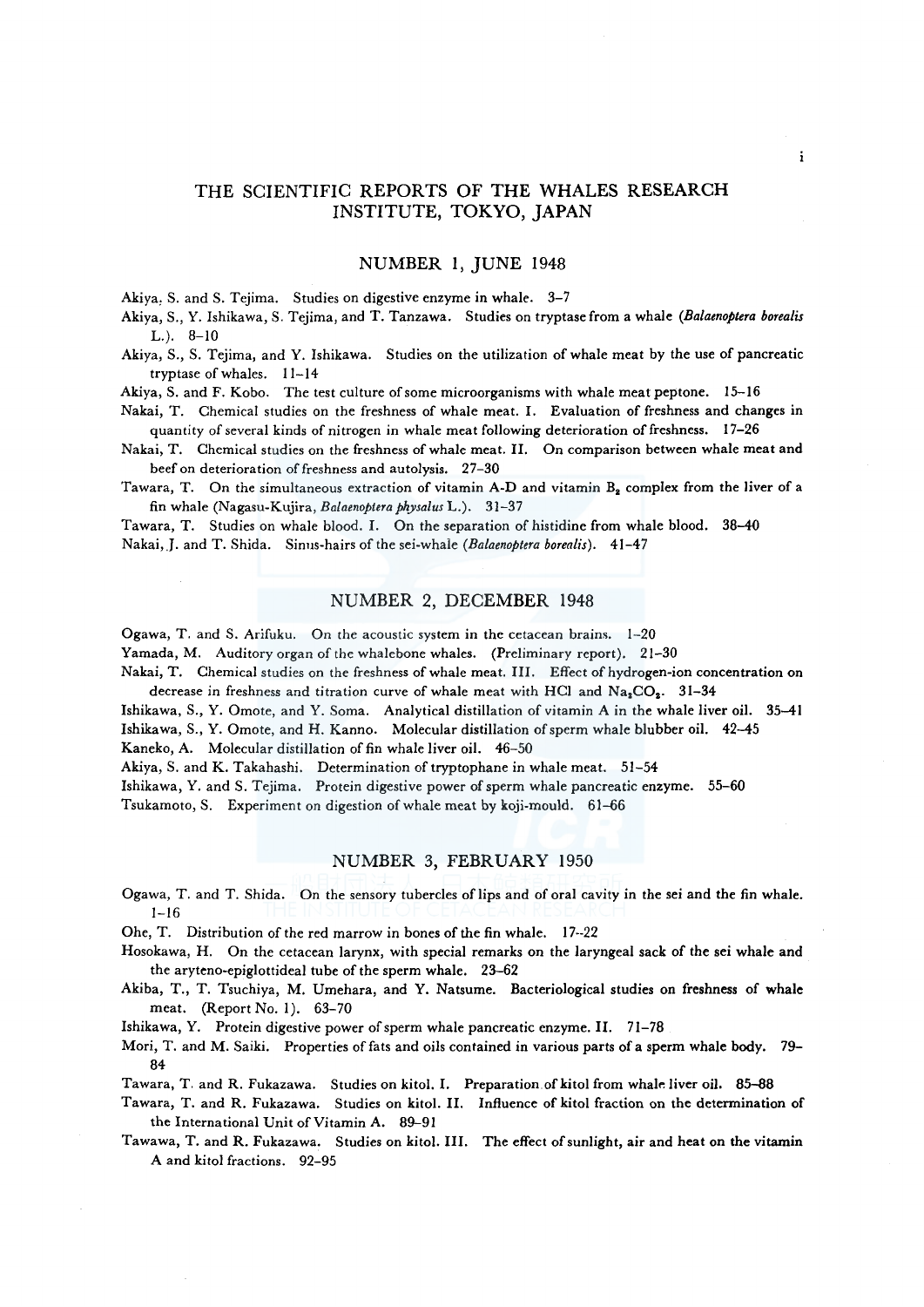Tawara, T. On the respiratory pigments of whale (Studies on whale blood II.). 96-101

Yoshida, M. Research on methionine in whale. 102-105

Mizue, K. Factory ship whaling around Bonin Islands in 1948. 106-118

Mizue, K. and H. Jimbo. Statistic study of foetuses of whales. 119-131

Nishiwaki, M. and K. Hayashi. Biological survey of fin and blue whales taken in the Antarctic season 1947-48 by the Japanese fleet. 132-190

# NUMBER 4, AUGUST 1950

Omura, H. On the body weight of sperm and sei whales located in the adjacent waters of Japan. 1-13

Omura, H. Diatom infection on blue and fin whales in the Antarctic whaling area V (the Ross Sea area). 14-26

Omura, H. Whales in the adjacent waters of Japan. 27-113

- Nishiwaki, M. Determination of the age of Antarctic blue and fin whales by the colour changes in crystalline lens. 115-161
- Nishiwaki, M. Age characteristics in baleen plates. 162-183

Nishiwaki, M. On the body weight of whales. 184-209

#### NUMBER 5, JUNE 1951

- Akiba, T., M. Umehara and Y. Natsume. Bacteriological studies on freshness of whale meat. (Report  $No. II.$ ).  $1-4$
- Hosokawa, H. On the pelvic cartilages of the Balaenoptera-foetuses, with remarks on the specifical and sexual difference. 5-15
- Ohe, T. Iconography on the abdominal cavity and viscera of the Balaenoptera, with special remarks upon the peritoneal coverings. 17-39
- Akiya, S. and O. Hoshino. Isolation of histidine from whale blood using 3,4-dichlorobenzene sulfonic acid. 41-47
- Tawara, T. and R. Fukazawa. Studies on kitol. IV. Purification of kitol by chromatographic. 49-51 Ishikawa, S., Y. Omote and H. Okuda. Substances related to vitamin A in the whale liver oil. 53-59

Ishikawa, S., Y. Omote, M. Kijima and H. Okuda. Thermal decomposition of kitol. 61-69

Mizue, K. Grey whales in the east sea area of Korea. 71-79

Mizue, K. Food of whales (In the adjacent waters of Japan). 81-90

Nishiwaki, M. and T. Ohe. Biological investigation on blue whales *(Balaenoptera musculus)* and fin whales *(Balaenoptera physalus)* caught by the Japanese Antarctic whaling fleets. 91-167

# NUMBER 6, DECEMBER 1951

Hosokawa, H. On the extrinsic eye muscles of the whale. with special remarks upon the innervation and function of the musculus retractor bulbi. 1-33

Murata, T. Histological studies on the respiratory portions of the lungs of cetacea. 35-47

Kojima, T. On the brain of the sperm whale *(Physeter catodon* L.). 49-72

Mizue, K. and T. Murata. Biological investigation on the whales caught by the Japanese Antarctic whaling fleets season 1949-50. 73-131

Nishiwaki, M. On the periodic mark on the haleen plates as the sign of annual growth. 133-152

Nishiwaki, M. and T. Hibiya. On the sexual maturity of the sperm whales (Physeter catodon) found in the adjacent waters of Japan (I). 153-165

Nakai, T. Chemical studies on freshness of whale meat. IV. Some informations of *Archomobacter ubiquitum*  isolated from whale carcass. 167-176

Nakai, T. and H. Ono. The effects of electric shock and fatigue on post-mortem changes in muscle. 177- 185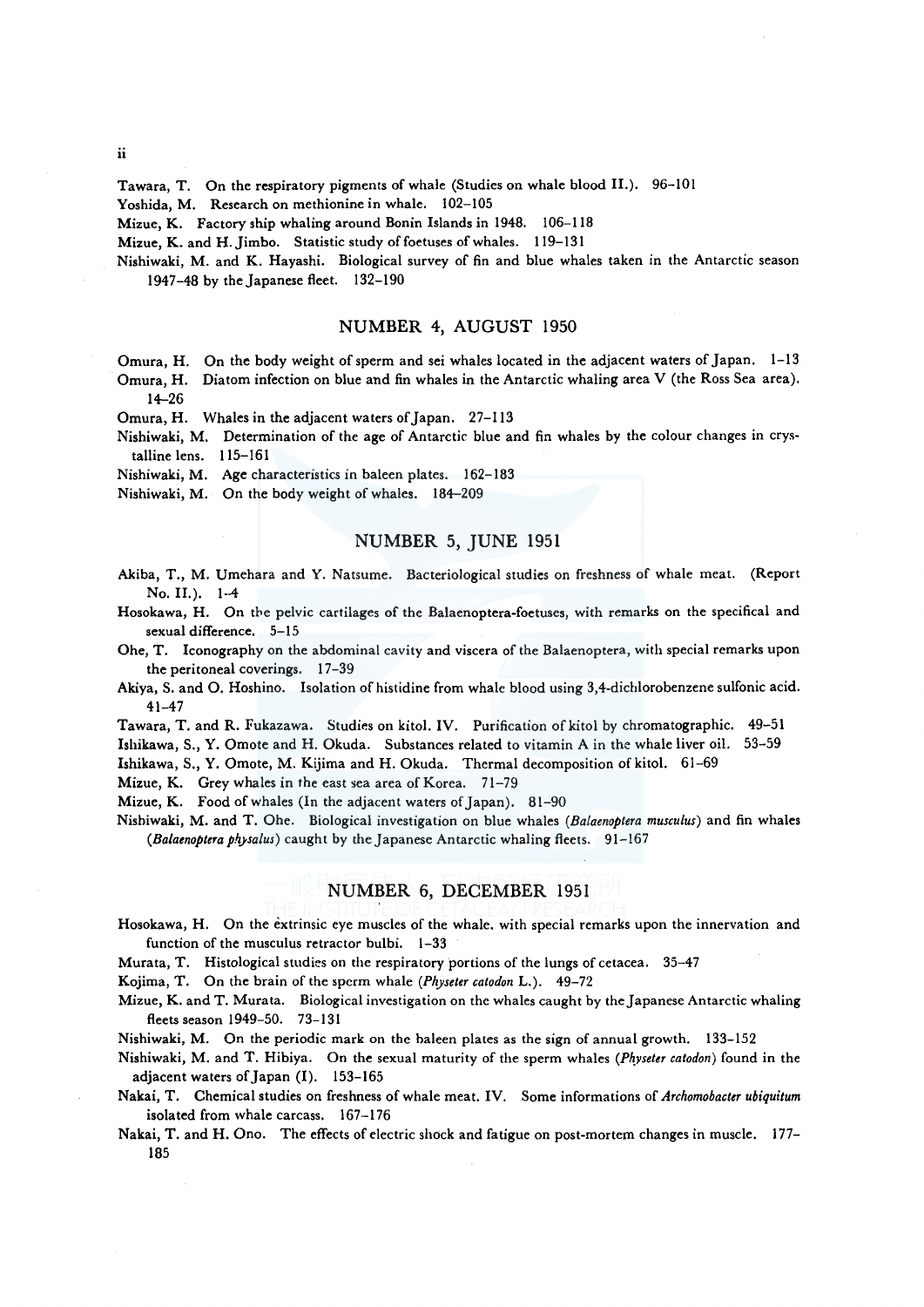- Omote, Y. Complete recovery of vitamin A from molecular distillation residue of whale-liver oil. 187- 191
- Omote, Y. Chemical structure of kitol  $(I)$ . Double bonds and hydroxyl groups. 193-198
- Hirata, M. Experimental investigation on flattened head harpoon. An attempt for restraining ricochet. 199-207

# NUMBER 7, JULY 1952

- Ogawa, T. On the cardiac nerves of some cetacea, with special reference to those of *Berardius bairdii*  Stejneger. 1-22
- Akiya, S., 0. Hoshino and N. Motohashi. On an attempt to preserve whale meat freshness with 5-nitrofurfuriden aminoguanidine from decay. 23-30
- Akiya, S. and R. Sawamura. Colorimetric determination of 5-nitro-2-furfuridene aminoguanidine. 31-36

Tomiyama, S. and M. Takao. Studies on utilization of higher fatty alcohol from sperm whale oil. 37-46

Omote, Y. A rapid method for the separate determination of vitamin A and kitol in the whale-liver oil. 47-50

Arai, Y. and S. Sakai. Whale meat in nutrition. 51-67

- Yamaguchi, K. and K. Fujino. On the serological constitution of striped dolphin *(Prodelphinus caeruleoalbus*  (Meyen)) (I). 67-77
- Nishimoto, S., M. Tozawa and T. Kawakami, Food ofsei whales *(Balaenoptera borealis)* caught in the Bonin Island waters. 79-85
- Nishiwaki, M. On the age-determination of Mystacoceti, chiefly blue and fin whales. 87-119
- Nishiwaki, M. and T. Hibiya. On the sexual maturity of the sperm whales *(Physeter catodon)* found in the adjacent waters of Japan (II). 121-124
- Ohno, M. and K. Fujino. Biological investigation on the whales caught by the Japanese Antarctic whaling fleets, season 1950/51. 125-183

# NUMBER 8, JUNE 1953

Yamada, M. Contribution to the anatomy of the organ of hearing of whales. 1-79

Omura, H. Biological study on humpback whales in the Antarctic whaling areas IV and V. 81-102

Fujino, K. On the serological constitutions of the sei-, fin-, blue- and humpback-whales (I). 103-125

Ogawa, T. On the presence and disappearance of the hind limb in the cetacean embryos. 127-132

- Nishiwaki, M. and T. Yagi. On the age and the growth of teeth in a dolphin *(Prodelphinuscaeruleo-albus).*  (I). 133-146
- Kakuwa, Z., T. Kawakami and K. Iguchi. Biological investigation on the whales caught by the Japanese Antarctic whaling fleets in the 1951-52 season. 147-213
- Nishiwaki, M. Hermaphroditism in a dolphin *(Prodelphinus caeruleo-albus).* 215-218

# NUMBER 9, JUNE 1954

- Akiya, S., 0. Hoshino and N. Motohashi. Attempt to preserve freshness of whale meat with germicides. II. 1-10
- Ogawa, T. On the musculature of the sinus venosus and its continuation with the so-called conducting system of the whale's heart. 11-35

Yamada, M. Some remarks on the pygmy sperm whale, *Kogia.* 37-58

Yamada, M. An account of a rare porpoise, *Feresa* Gray from Japan. 59-88

- Omura, H. and K. Fujino. Sei whales in the adjacent waters of Japan. II. Further studies on the external characters. 89-103
- Fujino, K. On the serological constitution of the sperm- and Baird beaked-whales (I) Blood groups of the sperm- and Baird beaked-whales. 105-120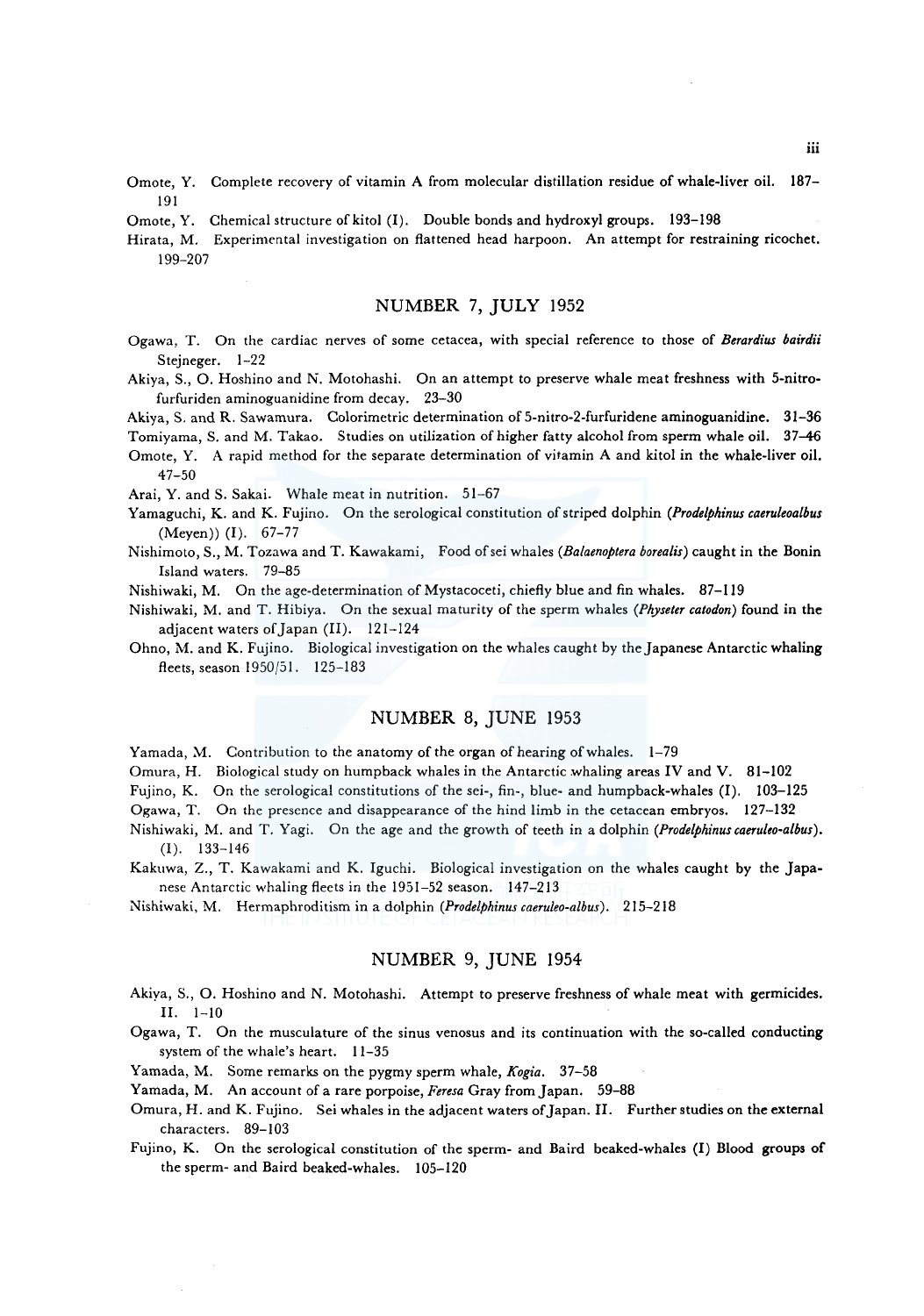- Fujino, K. On the body proportions of the fin whales *(Balaenoptera physalus* (L)) caught in the northern Pacific Ocean (I) (Preliminary report). 121-163
- Nishiwaki, M., T. Hibiya and S. Kimura. On the sexual maturity of the sei whale of the Bonin waters. 165-177
- Uda, M. Studies of the relation between the whaling grounds and the hydrographical conditions (I). 179-187

### NUMBER 10, JUNE I955

Hosokawa, H. Cross-sections of a 12-mm. dolphin embryo. 1-68

Nemoto, T. White scars on whales (I) Lamprey marks. 67-77

- Omura, H. and T. Nemoto. Sei whales in the adjacent waters of Japan. III. Relation between movement and water temperature of the sea. 79-87
- Omura, H., K. Fujino and S. Kimura. Beaked whale *Berardius bairdi* of Japan, with notes of *Ziphius cavirostris.* 89-132

Fujino, K. On the body weight of the sei whales located in the adjacent waters of Japan (II.) 133-141

Nishiwaki, M. On the sexual maturity of the Antarctic male sperm whale *(Physeter catodon* L.). 143-149

Ohta, K., T. Watarai, T. Oishi, Y. Ueshiba, S. Hirose, T. Yoshizawa, Y. Akikusa, M. Sato and K. Okano, Composition of fin whale milk. 151-167

# NUMBER 11, JUNE 1956

Omura, H. and H. Sakiura. Studies on the little piked whale from the coast of Japan. 1-37

- Nishiwaki, M., T. Hibiya and S. Kimura. On the sexual maturity of the sperm whale *(Physeter catodon)* found in the North Pacific. 39-46
- Fujino, K. On the body proportions of the sperm whales *(Physeter catodon)*. 47-83
- Fujino, K. On the serological constitution of the fin whales II. Further studies on blood groups. 85-98 Nemoto, T. On the diatoms of the skin film of whales in the northern Pacific. 99-132
- Hoshina, T. and Y. Sugiura. On a skin disease and a nematode parasite of a dolphin, *Tursiops truncatus*  (Montagu, 1821). 133-138
- Iwai, E. Descriptions on unidentified species of dibranchiate cephalopods. I. An oegopsiden squid belonging to the genus *Architeuthis.* 139-151
- Iwai, E. Descriptions on unidentified species of dibranchiate cephalopods. II. A cranchiidae squid of the genus *Taonius.* 153-161

Uda, M. and K. Nasu. Studies of the whaling grounds in the northern sea-region of the Pacific Ocean in relation to the meteorological and oceanographic conditions. (Part I). 163-179

Kimura, S. and T. Nemoto. Note on a minke whale kept alive in aquarium. 181-189

Ishikawa, Y. A characteristic property of whale oils concerning the absorption of gases. I. On the absorption of carbon dioxide by whale oils. 191-213

# NUMBER I2, JUNE I957

Omura, H. Osteological study of the little piked whale from the coast of Japan. 1-21

Nishiwaki, M. Age characteristics of ear plugs of whales. 23-32

Nemoto, T. Foods of baleen whales in the northern Pacific. 33-89

Nasu, K. Oceanographic conditions of the whaling grounds in the waters adjacent to Aleutian Islands and the Bering Sea in summer of 1955. 91-101

Kimura, S. The twinning in southern fin whales. 103-125

Ichihara, T. An application of linear discriminant function to external measurements of fin whale. 127- 189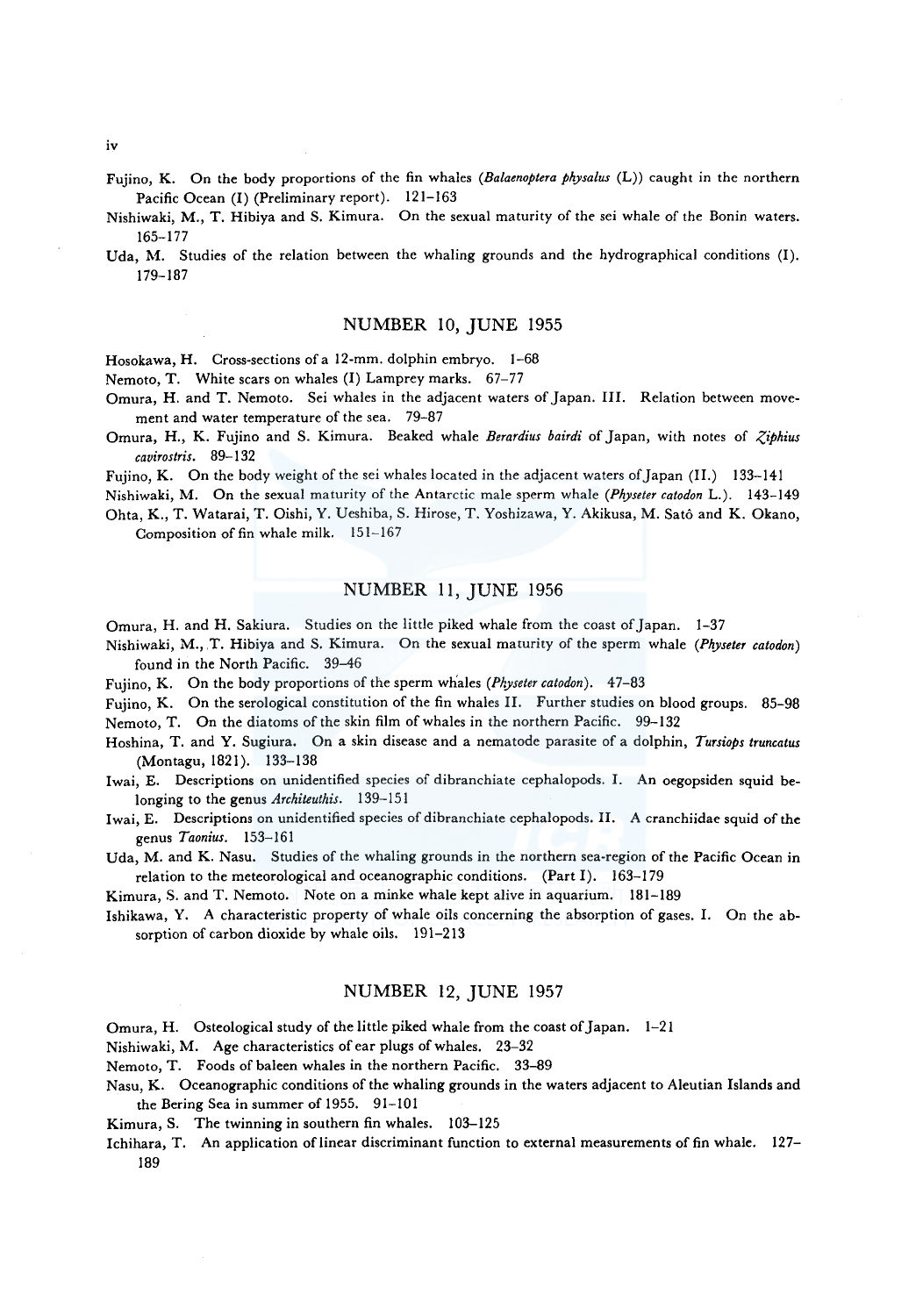Nishiwaki, M. Very small embryo of cetacea. 191-192

Nishiwaki, M. One-eyed monster of fin whale. 193-195

Ogawa, T. and T. Kamiya. A case of the cachalot with protruded rudimentary hind limbs. 197-208

- Uda, M. and A. Dairokuno. Studies of the relation between the whaling grounds and the hydrographic conditions. II. A study of the relation between the whaling grounds off Kinkazan and the boundary of water masses. 209-224
- Abe, T. Notes on fishes from the stomachs of whales taken in the Antarctic. I. *Xenocyttus nemotoi,* a new genus and new species of zeomorph fish of the subfamily *Oreosonimae* Goode and Bean, 1895. 225-233
- Tsuyuki, H. On the oils contained in various blubbers of northern elephant seal, *Mirounga angustirostris.*  235-240

#### NUMBER 13, SEPTEMBER 1958

Omura, H. North Pacific right whale. 1-52

Nishiwaki, M. and T. Kamiya. A beaked whale *Mesoplodon* stranded at Oiso Beach, Japan. 53-83

- Nishiwaki, M. and C. Banda. Killer whales caught in the coastal waters off Japan for recent 10 years. 85-96
- Ohsumi, S. (Kimura), M. Nishiwaki and T. Hibiya. Growth of fin whale in the northern Pacific. 97- 133
- Nishiwaki, M., T. Hibiya and S. Ohsumi (Kimura). Age study of sperm whale based on reading of tooth laminations. 135-153
- Nishiwaki, M., T. lchihara and S. Ohsumi (Kimura). Age studies of fin whale based on ear plug. 155- 169

Fujino, K. On the serological constitution of fin whale. III. Human B blood group substances in erythrocytes and some notes on anti-fin Ju specific antibodies. 171-184

Nemoto, T. *Cocconeis* diatoms infected on whales in the Antarctic. 185-191

Nemoto, T. and K. Nasu. *Thysanoessa macrura* as a food of baleen whales in the Antarctic. 193-199

lchihara, T. Gray whale observed in the Bering Sea. 201-205

Ohsumi, S. (Kimura). A descendant of Moby Dick or a white sperm whale. 207-209

Nasu, K. Deformed lower jaw of sperm whale. 211-212

Omura, H. Note on embryo of Baird's beaked whale. 213-214

Uda, M. and N. Suzuki. Studies of the relation between the whaling grounds and the hydrographic conditions. III. The averaged conditions of the whaling grounds and their trends of variation during 1946-55. 215-229

Seki, Y. Observations on the spinal cord of the right whale. 231-251

Kamiya, T. How to count the renculi of the cetacean kidneys, with special regard to the kidney of the right whale. 253-267

Hosokawa, H. and T. Sekino. Comparison of the size of cells and some histological formations between whales and man. 269-301

Ogawa, T., T. Tsunoda and M. Osawa. Amino acid composition of whale meat. 303-307

- Ishikawa, Y. A characteristic property of whale oils concerning the absorption of gases. II. On the absorption of nitrogen by whale oils. 309-321
- Tsuyuki, H. Component fatty acids of northern elephant seal oil. 323-332

# NUMBER 14, SEPTEMBER 1959

Omura, H. Bryde's whale from the coast of Japan. 1-33

Nishiwaki, M. and T. Kamiya. *Mesoplodon stejenegeri* from the coast of Japan. 35-48

Nishiwaki, M. Humpback whales in Ryukyuan waters. 49-87

Cushing, John E., K. Fujino and K. Takahashi. Glycerol-freezing technique as an aid in blood typing of whales. 89-100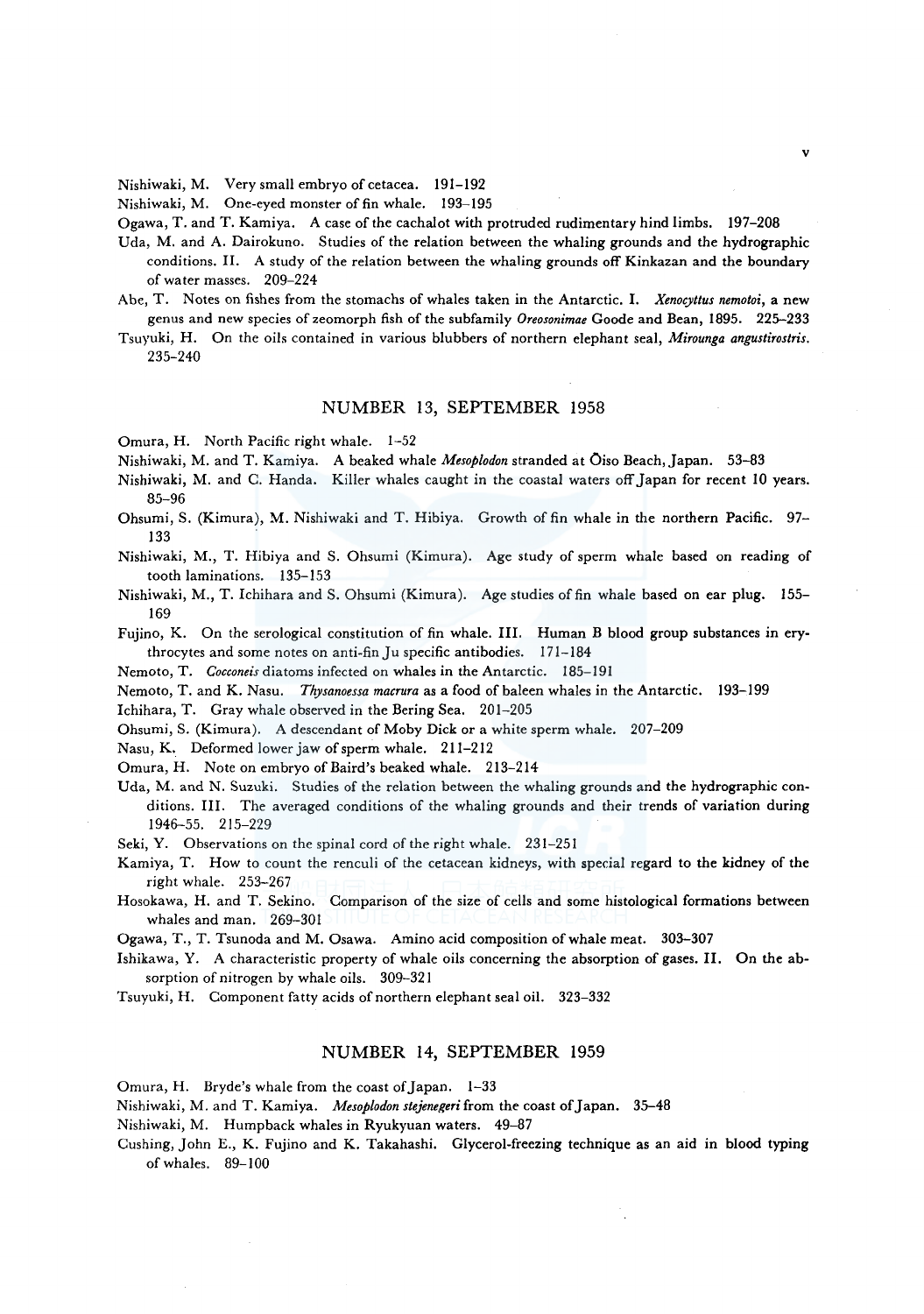vi

Fujino, K. and John E. Cushing. Blood typing of dried whale erythrocytes with 1311 labelled antibody. 101-106

lchihara, T. Formation mechanism of ear plug in baleen whales in relation to glove-finger. 107-135

- Nasu, K. Surface water condition in the Antarctic whaling Pacific area in 1956-57. 137-143
- Ohsumi, S. (Kimura). A deformed fin whale foetus. 145-147

Nemoto, T. Food of baleen whales with reference to whale movements. 149-290

Yamada, M. and F. Yoshizaki. Osseous labyrinth of cetacea. 291-304

Nakai, T. Distribution of amino acid in proteins from various parts of whale body. 305-326

# NUMBER 15, NOVEMBER 1960

Nishiwaki, M. Ryukyuan humpback whaling in 1960. 1-16

Ohsumi, S. Relative growth of the fin whale, *Balaenoptera ph\_vsalus* (Linn.). 17-84

Fujino, K. Immunogenetic and marking approaches to identifying subpopulations of the North Pacific whales. 85-142

Nasu, K. Oceanographic investigation in the Chukchi Sea during the summer of 1958. 143-158

Tokita, K. and ECG Research Group. Electrocardiographical studies on bottlenosed dolphin *(Tursiops truncatus).* 159-165

# NUMBER 16, MARCH 1962

Omura, H. Bryde's whale occurs on the coast of Brazil. 1-5

Omura, H. Further information on Bryde's whale from the coast of Japan. 7-18

Nishiwaki, M. Ryukyuan whaling in 1961. 19-28

Nemoto, T. A secondary sexual character of fin whales. 29-34

Omura, H., M. Nishiwaki, T. Ichihara and T. Kasuya. Osteological note of a sperm whale. 35-45

lchihara, T. Prenatal dead foetus of baleen whales. 47-60

Nishiwaki, M. *Mesoplodon bowdoini* stranded at Akita Beach, Sea of Japan. 61-77

Nishiwaki, M. Observation on two mandibles of *Mesoplodon.* 79-82

Sinclair, John. An early dolphin embryo *(Stenella caeruleoalbus)* in serial sections. 83-87

Nemoto, T. Food of baleen whales collected in recent Japanese Antarctic whaling expeditions. 89-103

Uda, M. Subarctic oceanography in relation to whaling and salmon fisheries. 105-119

# NUMBER 17, FEBRUARY 1963

- Nishiwaki, M., S. Ohsumi and T. Maeda. Change of form in the sperm whale accompanied with growth.  $1 - 14$
- Ohsumi, S., T. Kasuya and M. Nishiwaki. The accumulation rate of dentinal growth layers in the maxillary tooth of the sperm whale. 15-35

lchihara, T. Photometric method for counting laminae in ear plug of baleen whale. 37-48

Yoshikawa, T. and T. Suzuki. The lamination of the masseter of the humpback whale. 49-52

Fujino, K. Intra-uterine selection due to maternal-foetal in compatibility of blood type in the whales. 53-65

Cushing, John E., K. Fujino and N. Calaprire. The Ju blood typing system of the sperm whale and specific soluble substances. 67-77

Nemoto, T. New records of sperm whales with protruded rudimentary hind limbs. 79-81

Nemoto, T. and K. Nasu. Stones and other aliens in the stomachs of sperm whales in the Bering Sea. 83-91

Nishiwaki, M. Taxonomical consideration on genera of *Delphinidae.* 93-103

Nasu, K. Oceanography and whaling ground in the subarctic region of the Pacific Ocean. 105-155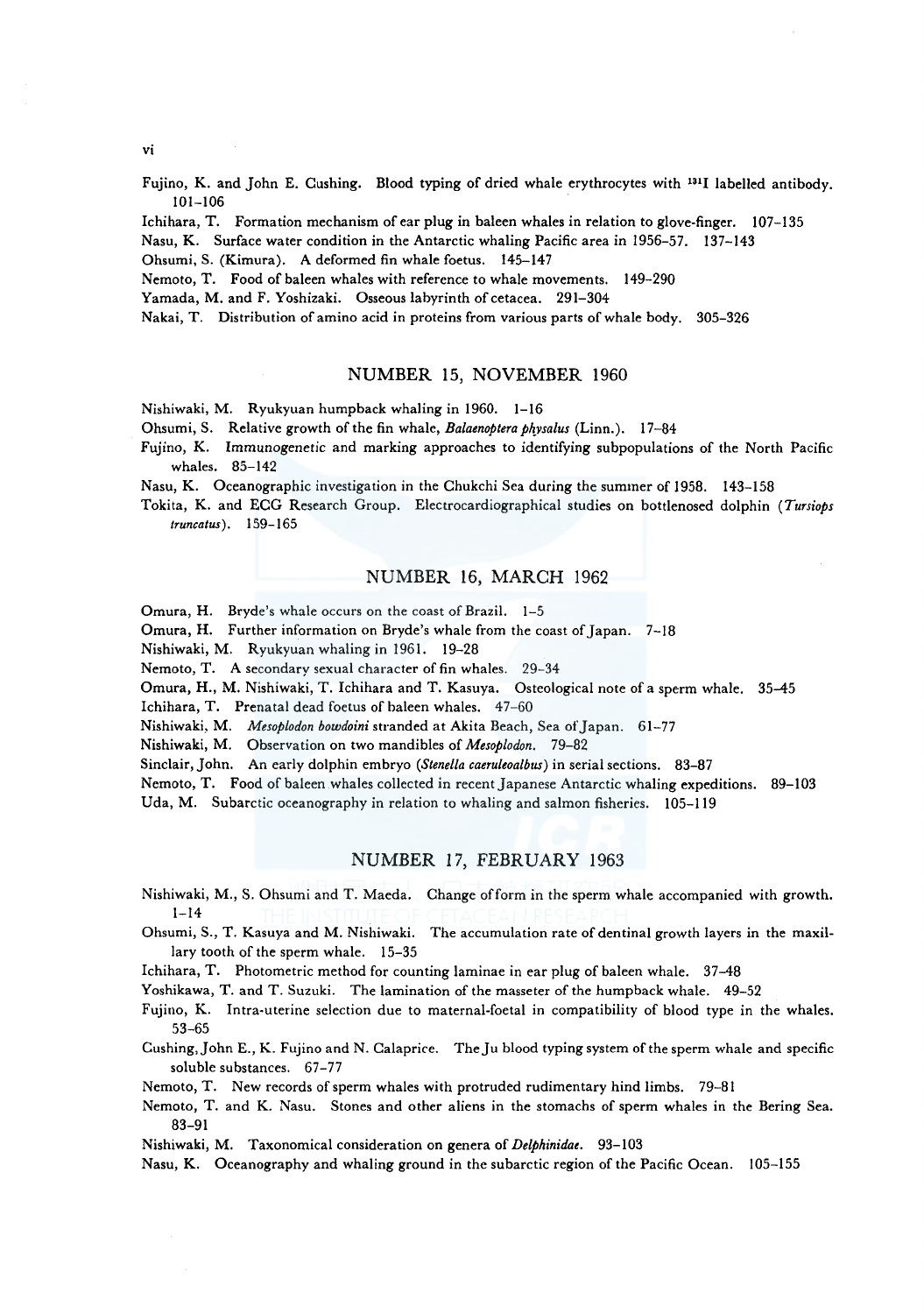- Nemoto, T. Some aspects of the distribution of *Ca/anus cristatus* and *C. plumchrus* in the Bering and its neigh· bouring waters, with reference to the feeding of baleen whales. 157-170
- Tsuyuki, H. and U. Naruse. Studies on the oil of black right whale in the northern Pacific Ocean. 171- 190
- Yagi, T., M. Nishiwaki and M. Nakajima. A preliminary study on the method of time marking with leadsalt and tetracycline on the teeth of northern fur seal. 191-195

#### NUMBER 18, MARCH 1964

Fujino, K. Fin whale subpopulations in the Antarctic whaling areas II, III and IV. 1-27

Ichihara, T. Prenatal development of ear plug in baleen whales. 29-48

Ohsumi, S. Examination on age determination of the whale. 49-88

Nemoto, T. School of badeen whales in the feeding areas. 89-110.

- Okutani, T. and Nemoto, T. Squids as the food of sperm whales in the Bering Sea and Alaskan Gulf. 111-122
- Ohsumi, S. Comparison of maturity and accumulation rate of corpora albicantia between the left and right ovaries in cetacea. 123-148

Omura, H. A systematic study of the hyoid bones in the baleen whales. 149-170

- Nishiwaki, M. Revision of the article " Taxonomical consideration on genera of *Delphinidae"* in No. 17. 171-172
- Tsuyuki, H. and U. Naruse. Studies on the lipids in brain of black right whale in the northern Pacific Ocean. 173-180

#### NUMBER 19, APRIL 1965

Ohsumi, S. Reproduction of the sperm whale in the north-west Pacific. 1-35

Kasuya, T. and T. Ichihara. Some informations on minke whales from the Antarctic. 37-43

Nemoto, T. and T. Kasuya. Foods of baleen whales in the Gulf of Alaska of the North Pacific. 45-51

- Nishiwaki, M., M. Nakajima and T. Kamiya. A rare species of dolphin *(Stenella attenuata)* from Arari, Japan. 53-64
- Nishiwaki, M., T. Kasuya, T. Tobayama, T. Kamiya and M. Nakajima. *Feresa altenuata* captured at the Pacific Coast of Japan in 1963. 65-90

Nakajima, M. and M. Nishiwaki. The first occurrence ofa porpoise *(Electra electra)* in Japan. 91-104

Hosokawa, H. and T. Kamiya. Sections of the dolphin's head *(Stene/la caeruleoalba),* 105-133

Ohsumi, S. A dolphin *(Stenella caeruleoalba)* with protruded rudimentary hind limbs. 135-136

## NUMBER 20, SEPTEMBER 1966

- Ohsumi, S. Sexual segregation of the sperm whale in the North Pacific. 1-16
- Ichihara, T. Criterion for determining age of fin whale with reference to ear plug and baleen plate. 17- 82
- Kasuya, T. Caryotype of a sei whale. 83-88
- Kasuya, T. and S. Ohsumi. A secondary sexual character of the sperm whale. 89-94
- Nishiwaki, M. and K. S. Norris. A new genus, *Peponocephala,* for the odontoceti cetacean species *Electra electra.* 95-100
- Nishiwaki, M., M. Nakajima and T. Tobayama. Preliminary experiments for dolphin marking. 101- 107
- Nemoto, T. *Thysanoessa* euphausiids, comparative morphology, allomorphosis and ecology. 109-155

Nasu, K. Fishery oceanographic study on the baleen whaling grounds. 157-210

Ichihara, T. and M. Nishiwaki. External measurements and weight of a southern elephant seal. 211-212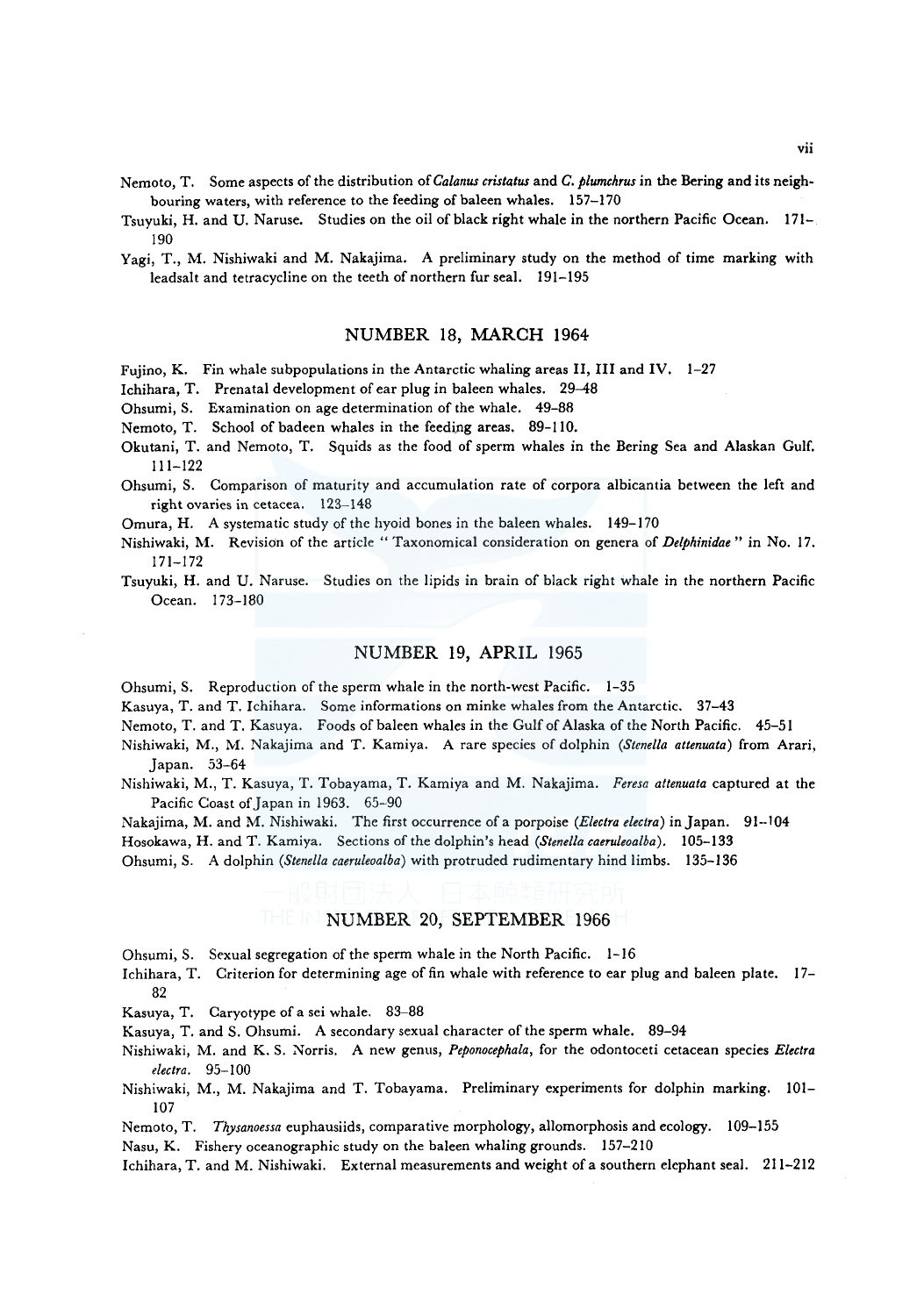Tsuyuki, H. and S. Itoh. Studies on the oils contained in blubber of a southern elephant seal. 213-221

# NUMBER 21, JUNE 1969

Omura, H., S. Ohsumi, T. Nemoto, K. Nasu and T. Kasuya. Black right whales in the North Pacific. 1-78

Nishiwaki, M. and Y. Hasegawa. The discovery of the right whale skull in the Kisagata shell bed. 79-84 Ohsumi, S. Occurrence and rupture of varginal band in the fin, sei, and blue whales. 85-94

Hosokawa, H., S. Igarashi. T. Kamiya and K. Hirosawa. Morphological characteristics and myelinization of acoustic system in the dolphins *(Stene/la caeruleoalba).* 95-123

Mol, T. and P.J.H. van Bree. A short contribution to the history of whaling in Japan during the 17th century. 125-129

Tsuyuki, H. and S. Itoh. Fatty acid composition of finless porpoise oil. 131-135.

Tsuyuki, H. and S. Itoh. Fatty acid composition of many toothed pilot whale oil. 137-141

## NUMBER 22, JUNE 1970

Omura, H., T. lchihara and T. Kasuya. Osteology of pygmy blue whale with additional information on external and other characteristics. 1-27

Nishiwaki, M. and T. Kasuya. Recent record of gray whale in the adjacent waters of Japan and a consideration on its migration. 29-37

Kasuya, T. and D. W. Rice. Note on baleen plates and on arrangement of parasitic barnacles of gray whale. 39-43

Nishiwaki, M. and T. Kasuya. A Greenland right whale caught at Osaka Bay. 45-62

Nasu, K. and Y. Masaki. Some biological parameters for stock assessment of the Antarctic sei whale. 63-74

Ohsumi, S., Y. Masaki and A. Kawamura, Stock of the Antarctic minke whale. 75-125

Kawamura, A. Food of sei whale taken by Japanese whaling expeditions in the Antarctic season 1967 /68. 127-152

Nemoto, T. and K. I. Yoo. An amphipod, *Parathemisto gaudichaudii* as a food of the Antarctic sei whale. 153-158

Tobayama, T., S. Uchida and M. Nishiwaki. Twin foetuses from a blue white dolphin. 159-162

Machida, S. A sword-fish sword found from a North Pacific sei whale. 163-164

Tsuyuki, H. and S. Itoh. Fatty acid components of black right whale oil by gas chromatography. 165-170

#### NUMBER 23, SEPTEMBER 1971

Ohsumi, S. Some investigations on the school structure of sperm whale. 1-25

Kawamura, A. Influence of chasing time to stomach contents of baleen and sperm whales. 27-36

Kasuya, T. Consideration of distribution and migration of toothed whales off the Pacific coast of Japan based upon aerial sighting record. 37-60

Omura, H. A comparison of the size of vertebrae among some species of the baleen whales with special reference to whale movements. 61-69

Omura, H., M. Nishiwaki and T. Kasuya. Further studies on two skeletons of the black right whale in the North Pacific. 71-81

Nishiwaki, M. and T. Kasuya. Osteological note of an Antarctic sei whale. 83-89

Hosokawa, H. and T. Kamiya. Some observations on the cetacean stomachs, with special considerations on the feeding habits of whales. 91-101

Lugassy, A. A., E. Korostoff and J. L. Rabinowits. Influence of incremental lines upon the compressive strength of sperm whale dentin. 103-110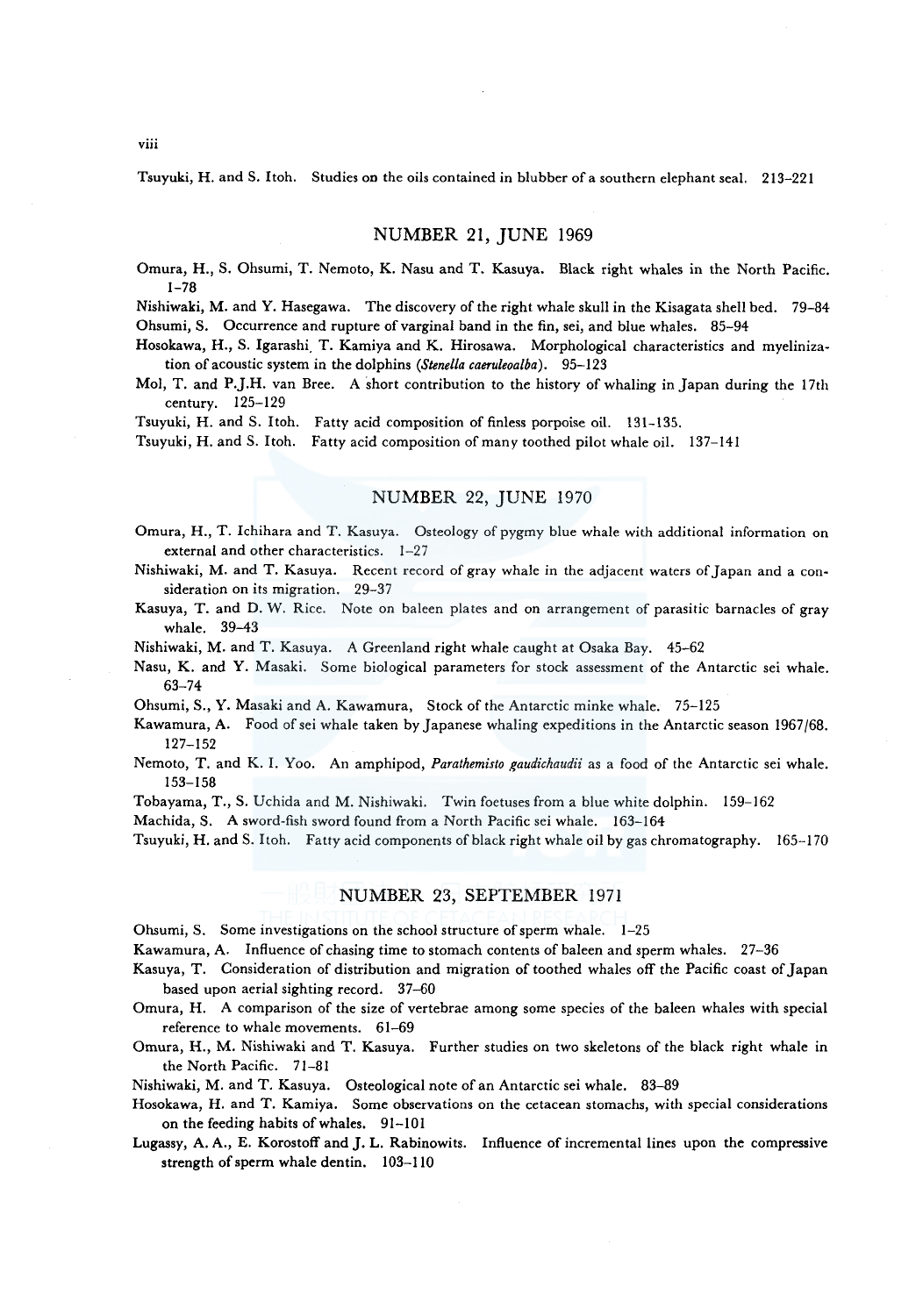Nishiwaki, M. and N. Oguro. Baird's beaked whales caught on the coast of Japan in recent 10 years. 111-122

Mizue, K., M. Nishiwaki and A. Takemura. The underwater sound of Ganges river dolphins *(Platanista gangetica).* 123-128

Kasuya, T. and M. Nishiwaki. First record of *Mesoplodon densirostris* from Formosa. 129-137

Kawamura, A. and K. Kashita. A rare double monster of dolphin, *Stene/la caeruleoalba.* 139-140

Tsuyuki, H. and S. Itoh. Fatty acid components of Ganges river dolphin oil. 141-147

# NUMBER 24, NOVEMBER 1972

Omura, H. An osteological study of the Cuvier's beaked whale, *Ziphius cavirostris*, in the northwest Pacific. 1-34

Nishiwaki, M. and N. Oguro. Catch of the Cuvier's beaked whales off Japan in recent years. 35-41

Nishiwaki, M., T. Kasuya, K. Kureha and N. Oguro. Further comments of *Mesoplodon gingkodens.* 43-56 Kasuya, T. Growth and reproduction of *Stene/la caeruleoalba* based on the age determination by means of dentinal growth layers. 57-79

Kasuya, T. and N. Oguro. A new tagging method of dolphins. 81-85

Kasuya, T. Some informations on the growth of the Ganges dolphin with a comment on the Indus dolphin. 87-108

Kasuya, T. and A.K.M. Aminul Haque. Some informations on the distribution and seasonal movement of the Ganges dolphin. 109-115

Tsuyuki, H. and S. Itoh. Fatty acid component of various blubber oil of Ganges River dolphin. 117-125

Naito, Y. and M. Nishiwaki. The growth of two species of the harbour seal in the adjacent waters of Hokkaido. 127-144

Ichihara, T. and K. Yoshida. Diving depth of northern fur seals in the feeding time. 145-148

# NUMBER 25, SEPTEMBER 1973

Kasuya, T. Systematic consideration of recent toothed whales based on the morphology of tympanoperiotic bone. 1-103

Omura, H. A review of pelagic whaling operations in the Antarctic based on the effort and catch data in 10° squares of latitude and longitude. 105-203

- Nasu, K. Results of whale sighting by Chiyoda Maru No. 5 in the Pacific sector of the Antarctic and Tasman Sea in the 1966/67 season. 205-217
- Kawamura, A. Food and feeding of sei whale caught in the waters south of 40°N in the North Pacific. 219-236

Ohsumi, S. Find of marlin spear from the Antarctic minke whales. 237-239

- Seki, Y. An anatomical study on the lower extension of the dorasl vagal nucleus to the upper cervical cord in the sperm whale. 241-249
- Tobayama, T., M. Nishiwaki and H. C. Yang. Records of the Fraser's Sarawak dolphin *(Lagmodelphis hosei)* in the western North Pacific. 251-263

Miyazaki, N., T. Kusaya and M. Nishiwaki. Food of *Stene/la caeruleoalba.* 265-275

Nishiwaki, M. Possible vestigial teats of killer whale. 277-278

Williamson, G. R. Counting and measuring baleen and ventral grooves of whales. 279-292

Tsuyuki, H. and S. Itoh. Fatty acid component of blubber oil of Amazon River dolphin. 293-299

Naito, Y. Comparison in colour pattern of two species of harbour seal in adjacent waters of Hokkaido. 301-310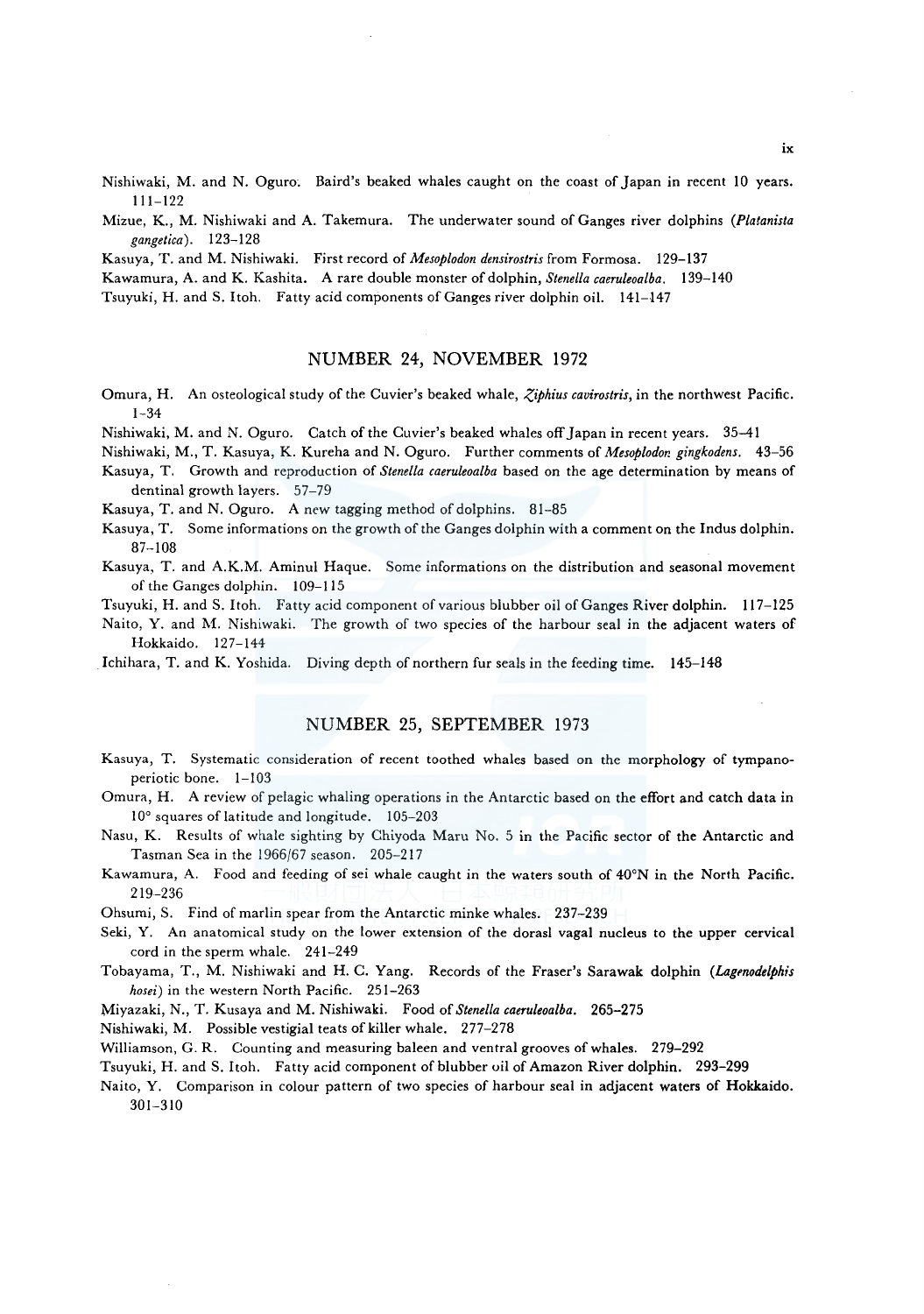#### NUMBER 26, NOVEMBER 1974

Omura, H. Possible migration route of the gray whale on the coast of Japan. 1-14

Satake, Y. and H. Omura. A txonomic study of the minke whale in the Antarctic by means of hyoid bone. 15-24

Kawamura, A. Food and feeding ecology in the southern sei whale. 25-144

McCann, C. Body scarring on cetacea-odontocetes. 145-155

Kasuya, T., N. Miyazaki and W. H. Dawbin. Growth and reproduction of *Stene/la attenuata* in the Pacific coast of Japan. 157-226

Miyazaki, N., T. Kasuya and M. Nishiwaki. Distribution and migration of two species of *Stenella* in the Pacific coast of Japan. 227-243

Kamiya, T. and P. Pirlot. Brain morphogenesis in *Stene/la coeruleoalba.* 245-253

Castello, H.P., A. P. Torno and J. S. Panizza. First Antarctic record of a killer whale stranding. 255- 258

Kamiya, T. and N. Miyazaki. A malformed embryo of *Stenella coeruleoalba.* 259-263

Kamiya, T. and F. Yamasaki. Organ weights of *Pontoporia blainvillei* and *Platanista gangetica* (Platanistidae). 265-270

Machida, S. Surface temperature field in the Crozet and Kerguelen whaling grounds. 271-287

Machida, S. The voyage of the Konan Maru No. 16 to the Antarctic whaling grounds. 289-302

Itoh, S. and H. Tsuyuki. Fatty acid component of different blubber oil of finless porpoise. 303-306

Itoh, S. and H. Tsuyuki. Fatty acid component of Senegal manatee fats. 309-311

Naito, Y. The hyoid bones of two kinds of harbour seals in the adjacent waters of Hokkaido. 313-320

## NUMBER 27, SEPTEMBER 1975

Omura, H. Osteological study of the minke whale from the Antarctic. 1-36

Williamson, G. R. Minke whales off Brazil. 37-59

Kawamura, A. A consideration on an available source of energy and its cost for locomotion in fin whales with special reference to the seasonal migrations. 61-79

Kasuya, T. and M. Nishiwaki. Recent status of the population of Indus dolphin. 81-94

Kasuya, T. Past occurrence of *Globicephala melaena* in the western North Pacific. 95-108

McCann, C. A study of the genus *Berardius* Duvernoy. 111-137

Nishiwaki, M. and K. Kureha. Strange organ in the anal region of the finless porpoise. 139-140 Machida, S. Distribution of sperm whale catches in the southern Indian Ocean. 141-159

# NUMBER 28, OCTOBER 1976

Kawamura, A. and Y. Satake. Preliminary report on the geographical distribution of the Bryde's whale in the North Pacific with special reference to the structure of the filtering apparatus. 1-35

Pivorunas, A. A mathematical consideration on the function of baleen plates and their fringes. 37-55

Omura, H. and T. Kasuya. Additional information on skeleton of the minke whale from the Antarctic. 57-68

Omura, H. A skull of the minke whale dug out from Osaka. 69-72

Kasuya, T. Reconsideration of life history parameters of the spotted and striped dolphins based on cemental layers. 73-106

McCann, C. Notes on the foetal skull of *Mesoplodon stejnegeri.* 107-117

Gianuca, N. M. and H. P. Castello. First record of the southern bottlenose whale, *Hyperoodon planifrons*  from Brazil. 119-126

Brownell, R. L. Jr., L. A. Aguayo and N. D. Torres. A Shepherd's beaked whale, *Tasmacetus shepherdi,* from the eastern South Pacific. 127-128

Brownell, R. L. Jr. and R. Praderi. Records of the delphinid genus *Stenella* in western South Atlantic

x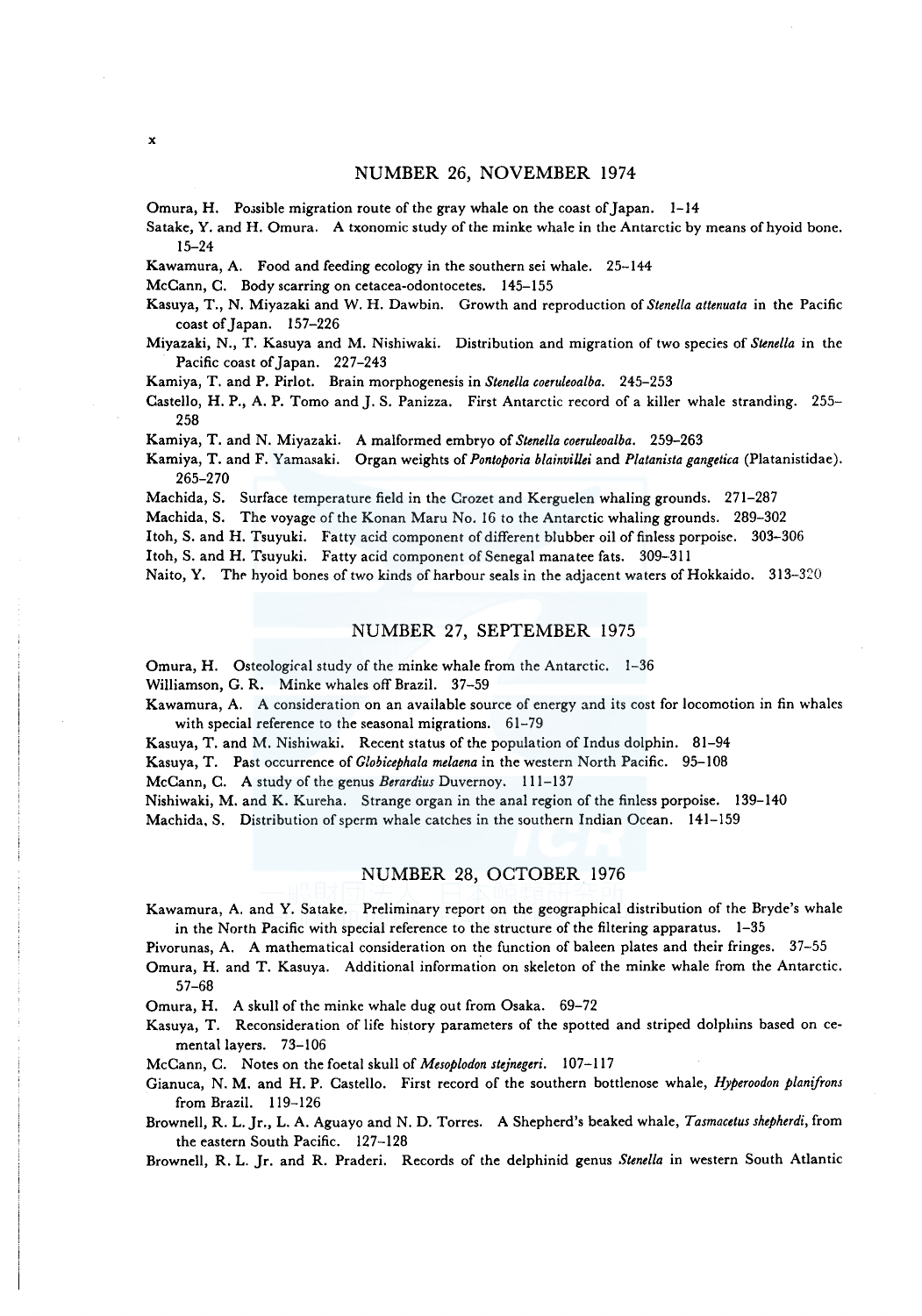waters. 129-135

- Yamasaki, F., H. Satomi and T. Kamiya. An observation on the papillary projections at the lingual margin in the striped dolphin. 137-140
- Kasuya, T. and N. Miyazaki. An observation of epimeletic behavior of *Lagenorhyncus obliquidens.* 141- 143
- Kawakami, T. Squids found in the stomach of sperm whales in the northwestern Pacific. 145-151
- Leung, Y. M. Life cycle of *Qvamus scammoni* (Amphipoda: Cyamidae), ectoparasite of gray whale, with a remark on the associated species. 153-160
- Kagei, N., T. Tobayama and Y. Nagasaki. On the helminthum of Franciscana, *Pontoporia blainvillei.*  161-166
- Tsuyuki, H. and S. Itoh. Fatty acid component oflipid of *Euphausia superba.* 167-174
- Naito, Y. The occurrence of the phocid seals along the coast of Japan and possible dispersal of pups. 175-185
- Naito, Y. and M. Oshima. The variation in the development of pelage of the ribbon seal with reference to the systematics. 187-197

# NUMBER 29, DECEMBER 1977

- Kasuya, T. Age determination and growth of the Baird's beaked whale with a comment on the feta! growth rate. 1-20
- Miyazaki, N. On the growth and reproduction of *Stenella coeruleoalba* off the Pacific coast of Japan. 21-48 Kawamura, A. On the food of Bryde's whales caught in the South Pacific and Indian Oceans. 49-58
- Herman, L. M. and R. C. Antinoja. Humpback whales in the Hawaiian breeding waters: population and pod characteristics. 59-85
- Aminul Haque, A.K.M., M. Nishiwaki, T. Kasuya and T. Tobayama. Observations on the behaviour and other biological aspects of the Ganges susu, *Platanista gangetica.* 87-94
- Yamasaki, F., S. Komatsu and T. Kamiya. A comparative morphology of anal tonsils in Platanistidae. 95-100
- Nemoto, T., R. L. Brownell, Jr. and T. Ishimaru. *Coconeis* diatom on the skin of Franciscana. 101-105
- Castello, H.P. Food of a killer whale: Eagle sting-ray, *Myliobatis* found in the stomach of a stranded *Orcinus orca.* 107-111
- Nishiwaki, M. and A. Sasao. Human activities disturbing natural migration routes of whales. 113-120
- Yoshida, K., N. Baba, M. Oya and K. Mizue. On the formation and regression of corpus luteum in the northern fur seal ovaries. 121-128
- Abe, H., Y. Hasegawa and K. Wada. A note on the air-sac of ribbon seal. 129-135
- Kawamura, A. and T. Furuno. On the northern extremes of pack ice observed by whaling vessels in the summer of the Antarctic seasons 1957/58-1962/63. 137-141

## NUMBER 30 DECEMBER 1978

- Kasuya, T. The life history of Dall's porpoise with special reference to the stock off the Pacific coast of Japan. l-64
- Miyazaki, N. and M. Nishiwaki. School structure of the striped dolphin off the Pacific coast of Japan. 65-116
- Clarke, R., A. Aguayo L. and S. B. de! Campo. Whale observation and whale marking off the coast of Chile in 1964. 117-178
- Miyazaki, N. and S. Wada. Observation of cetacea during whale marking cruise in the western tropical Pacific, 1976. 179-196

Goodall, R. N. P. Report on the small cetaceans stranded on the coasts of Tierra del Fuego. 197-232 Miyazaki, N. and S. Wada. Fraser's dolphin, *Lagenodelphis hosei* in the western North Pacific. 231-244 Nemoto, T. Humpback whales observed within the continental shelf waters of the eastern Bering Sea.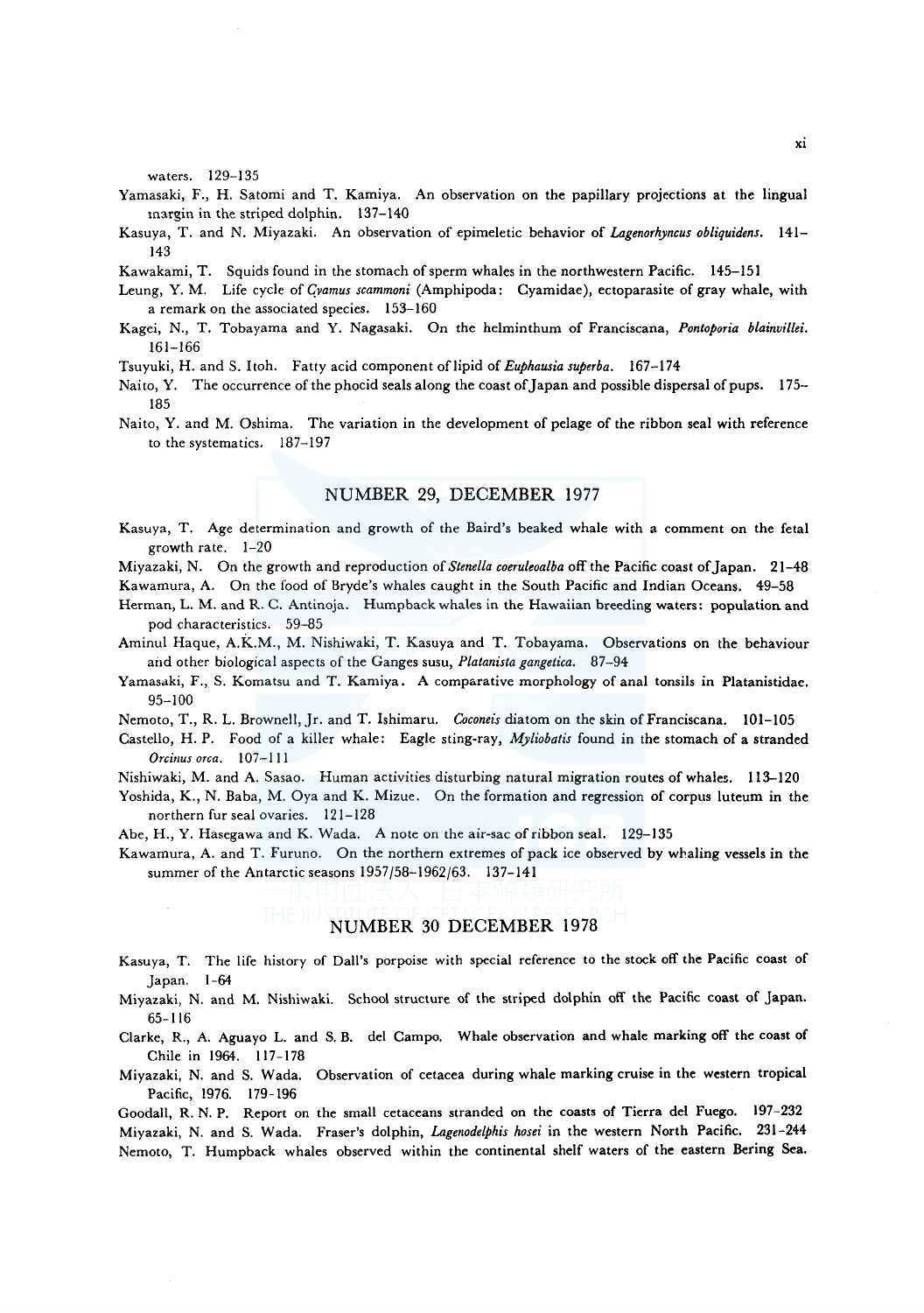245-247

- Yamamoto, Y. and H. Hiruta. Stranding of a black right whale at Kumomi, southwestern coast of lzu Peninsula. 249-251
- Klima, M. Comparison of early development of sternum and clavicle in striped dolphin and in humpback whale. 253-269
- Omura, H. Preliminary report on morphological study of pelvic bones of the minke whale from the Antarctic. 271-279
- Kamiya, T., F. Yamasaki and S. Komatsu. A note on the parathyroid glands ol Ganges susu. 281-284
- Yamasaki, F., S. Komatsu and T. Kamiya. Taste buds in the pits at the posterior dorsum of the tongue of *Stenella coeruleoalba.* 285-290
- Kawamura, A. On the baleen filter area in the South Pacific Bryde's whales. 291-300
- Kasuya, T. and M. Nishiwaki. On the age characteristics and anatomy of the tusk of Dugong dugon. 301-310
- Kagei, N., K. Asano and M. Kihata. On the examination against the parasites of Antarctic krill, *Euphausia superba.* 311-313

## NUMBER 31, DECEMBER 1979

Kasuya, T. and K. Kureha. The population of finless porpoise in the Inland Sea of Japan. 1-44

Kasuya, T. and R. L. Brownell Jr. Age determination, reproduction, and growth of Frnaciscana dolphin, *Po11toporia blainvillei.* 45-67

- Jurasz, C. M. and V. P. Jurasz. Feeding modes of the humpback whale, Megaptera novaeangliae, in southeast Alaska. 69-83
- Omura, H. and T. Kasuya. A skull of baleen whale dredged from the Inland Sea of Japan. 85-92

Kamiya, T., T. Tobayama and M. Nishiwaki. Epidermal cyst in the neck of a killer whale. 93-94

Major, P. F. An aggressive encounter between a pod of whales and billfish. 95-96

Kato, H. Carotenoid colored minke whale from the Antarctic. 97-99

Kato, H. Unusual minke whale with deformed jaw. 101-103

- Naito, Y. and S. Konno. The post breeding distributions of ice-breeding harbour seal *(Phoca largha)*  and ribbon seal *(Phoca fasciata)* in the southern sea of Okhotsk. 105-119
- Naito, Y. A record of the bearded seal wandering with special reference to the wandering speed. 121-123
- Miyazaki, N., K. Itano, M. Fukushima, S. Kawai and K. Honda. Metals and organochlorine compounds in the muscle of dugong from Sulawesi Island. 125-128

Kamiya, T., S. Uchida and T. Kataoka. Organ weights of *Dugong dugon.* 129-132

Nishiwaki, M., T. Kasuya, N. Miyazaki, T. Tobayama and T. Kataoka. Present ditribution of the dugong in the world. 133-141

### NUMBER 32, DECEMBER 1980

Kawamura, A. Food habits of the Bryde's whales taken in the South Pacific and Indian oceans. 1-23 Omura, H. Morphological study of pelvic bones of the minke whale from the Antarctic. 25-37

Hohn, A. A. Age determination and age related factors in the teeth of western North Atlantic bottlenose dolphins. 39-66

- Yonekura, M., S. Matsui and T. Kasuya. On the external characters of *Globicephala macrorhynchus* off Taiji, Pacific coast of Japan. 67-95
- Nemoto, T., P. B. Best, K. Ishimaru and H. Takano. Diatom films on whales in South African waters. 97-103

Kamiya, T. and P. Pirlot. Brain organization in *Platanista gangetica.* 105-126

Yamasaki, F., S. Komatsu and T. Kamiya. A comparative morphological study on the tongues of manatee and dugong (Sirenia). 127-144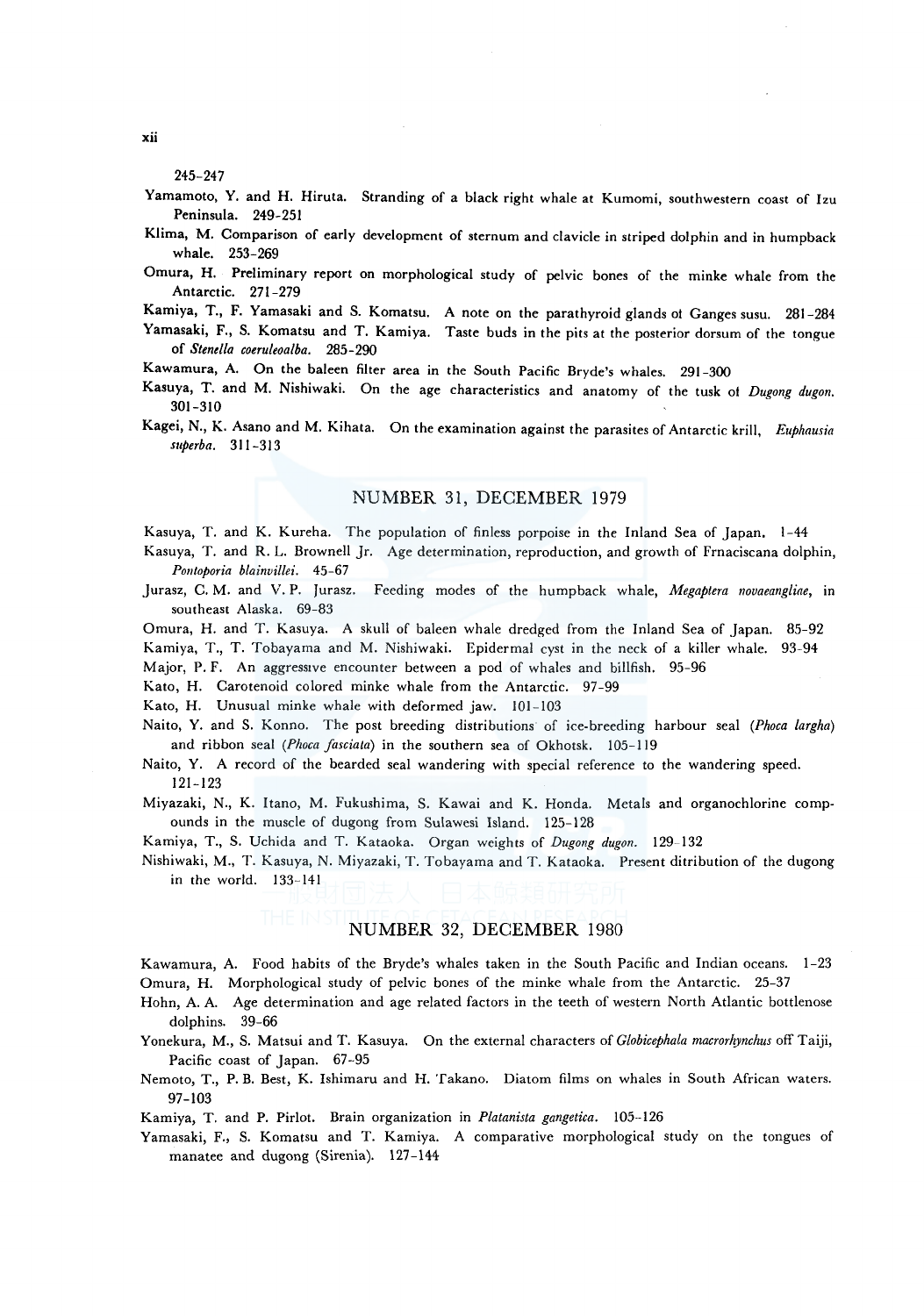- Casinos, A. and *].* Bou. On a massive stranding of short-finned pilot whale, *Globicephala macrorhynchus*  Gray, 1846, on Margarita Island (Venezuela). 145-148
- Mermoz, *].* F. A brief report on the behavior of commerson's dolphin, *Cephalorhynchus commersonii,* in Patagonian shores. 149-154

Kawamura, A. A review of food of balaenopterid whales. 155-198

Kawakami, T. A review of sperm whale food. 199-218

### NUMBER 33, DECEMBER 1981

- Omura, H., T. Kasuya, H. Kato and S. Wada. Osteological study of the Bryde's whale from the central South Pacific and eastern Indian Ocean. 1-26
- Miyazaki, N., Y. Fujise and T. Fujiyama. Body and organ weight of striped and spotted dolphins off the Pacific coast of Japan. 27-67
- Yamasaki, F. and T. Kamiya. The stomach of the Boutu, *Inia geoffrensis:* comparison with those of other Platanistids. 69-81

Watkins, W. A. Activities and underwater sounds of fin whales. 83-117

Omura, H. and Y. Takahashi. A pygmy sperm whale stranded at Tokaimura, Ibaragi, Japan. l19-124 Aguilar, A., L. Jover and E. Grau. Some anomalous dispositions of the Jacobson's organ in the fin whale. 125-126

Kamiya, T., N. Miyazaki and S. Shiraga. First case of dicephaly in Odontoceti. 127-129

Ohtaishi, N. and M. Yoneda. A thirty four years old male Kuril seal from Shiretoko Pen., Hokkaido. 131-135

#### NUMBER 34, DECEMBER 1982

Sergeant, D. E. Mass strandings of toothed whales (Odontoceti) as a population phenomenon. 1-47 Nishiwaki, M. The mandible of bowhead in Kathmandu. 49-57

- Kawamura, A. Food habits and prey distributions of three rorqual species in the North Pacific Ocean. 59-91
- Zhou, K. Classification and phylogeny of the superfamily Platanistoidea, with notes on evidence of the monophyly of the cetacea. 93-108
- Nishiwaki, M. and T. Tobayama. Morphological study of the hybrid between tursiops and pseudorca. 109-121
- Kato, H. Food habits of largha seal pups in the pack ice area. 123-136

Nishiwaki, M., M. Yamaguchi, S. Shakita, S. Uchida and T. Kataoka. Recent survey on the distribution of the African manatee. 137-147

# NUMBER 35, MARCH 1984

Lowry, L. F. and K.J. Frost. Foods and feeding of bowhead whales in western and northern Alaska. 1-16 Singarajah, K. V. Observations on the occurrence and behaviour of minke whales off the coast of Brazil.

- 17-38
- Kato, H. Observation of tooth scars on the head of male sprem whale, as an indication of intra-sexual fightings. 39-46
- Seki, Y. Anatomical studies on the cell column located closely medial to the nucleus of the spinal root of the trigeminal nerve in the sperm and the pygmy sperm whales. 47-56
- Kasuya, T. and S. Matsui. Age determination and growth of the short-finned pilot whale off the Pacific coast of Japan. 57-91
- Miyazaki, N., L. L. Jones and R. Beach. Some observations on the schools of *dalli-* and *truei-type* Dall's porpoise in the northwestern Pacific. 93-105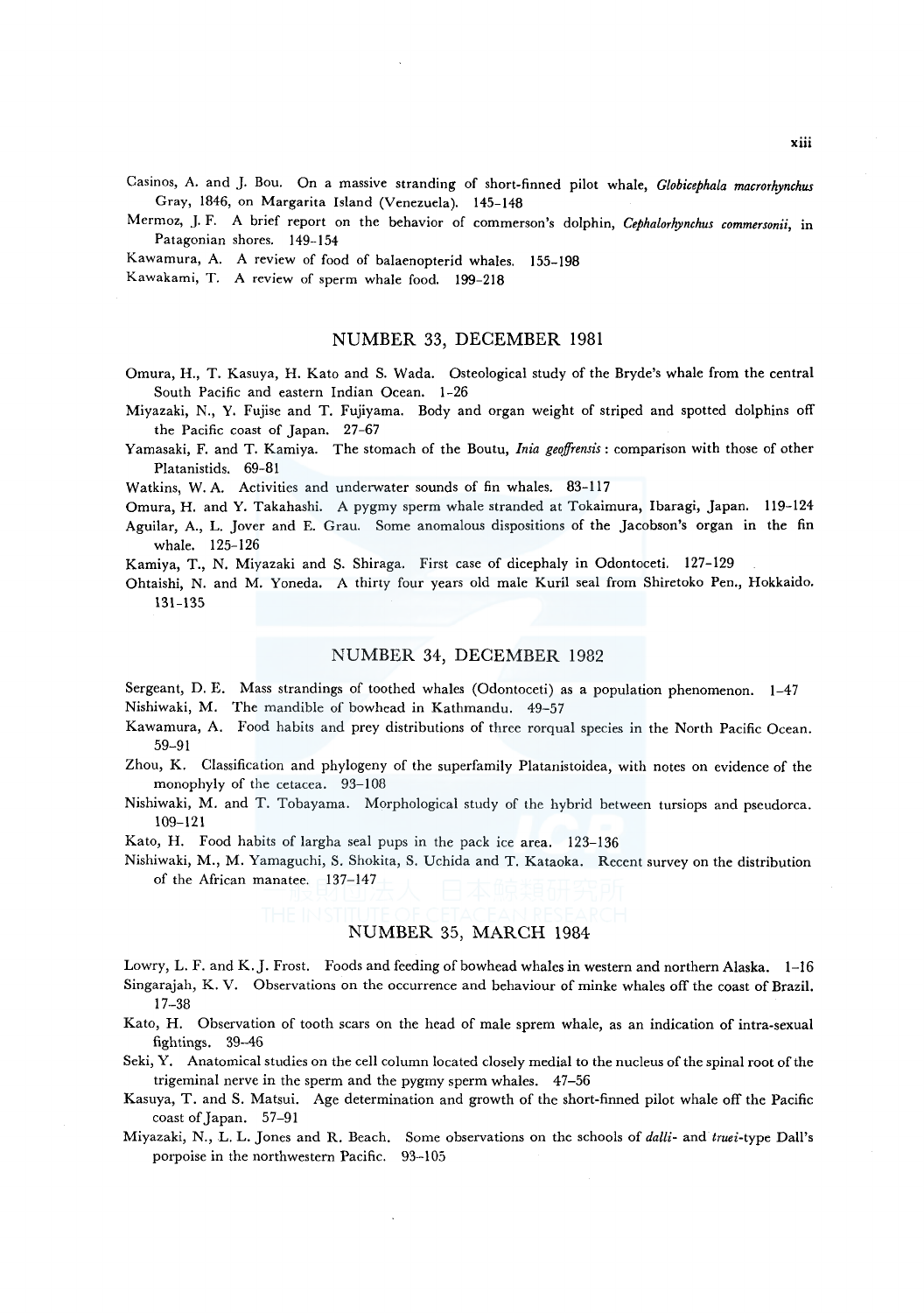Kasuya, T. and L. L. Jones. Behaviour and segregation of the Dall's porpoise in the northwestern North Pacific. 107-128

Leatherwood, S., R.R. Reeves, A. E. Bowles, B. S. Stewart and K. R. Goodrich. Distribution, seasonal movements and abundance of Pacific white-sided dolphins in the eastern North Pacific. 129-157

- Fordyce, R. E., R.H. Mattlin and J.M. Dixon. Second record of spectacled porpoise from subantarctic Southwest Pacific. 159-164
- Yamasaki, F. and K. Kito. A morphological note of the intestine of the Boutu, with emphasis on its length and ileo-colic transition compared with other Platanistids. 165-172
- Zhou, K., M. Zhou and Z. Zhao. First discovery of a tertiary Platanistoid fossil from Asia. 173-181
- Omura, H., M. Shirakihara and H. Ito. A pygmy sperm whale accidentally taken by drift net in the North Pacific. 183-193
- Furuta, M. Note on a gray whale found in the Ise Bay on the Pacific coast of Japan. 195-197
- Appendix Measurements of body proportion of the pygmy blue whale, left by The Late Dr Tadayoshi Ichihara. 199-203

# NUMBER 36, MARCH 1985

Best, P. B. External characters of southern minke whales and the existence of a diminutive form. 1-33

- Marsh, H. Observations on the ovaries of an isolated minke whale: evidence for spontaneous sterile ovulation and structure of the resultant corpus. 35-39
- D'Vincent, C. G., R. M. Nilson and R. E. Hanna. Vocalization and coordinated feeding behavior of the humpback whale in southeastern Alaska. 41-47

Seki, Y. Anatomical observations on the lower brain stem of the right whale. 49-87

- Kito, K. and F. Yamasaki. Duodenal portion of the hepato-pancreatic duct of the Boutu, *lnia geoffrensis.*  89-95
- Crespo, E. A., G. Pagnoni and S. N. Pedraza. Structure of a long-finned pilot whale school stranded in Patagonia. 97-106
- Kasuya, T. Effect of exploitation on reproductive parameters of the spotted and striped dolphins off the Pacific coast of Japan. 107-138
- Kasuya, T. and S. Shiraga. Growth of Dall's porpoise in the western north Pacific and suggested geographical growth differentiation. 139-152

Brownell, R. L. Jr. and R. Praderi. Distribution of Commerson's dolphin, *Cephalorhynchus commersonii,* and the rediscovery of the type of *Lagenorhynchus floweri.* 153-164

Pinedo, M. C. A note on a stranding of the humpback whale on the southern coast of Brazil. 165-168

# NUMBER 37, MARCH 1986

- Ohsumi, S. Yearly change in age and body length at sexual maturity of a fin whale stock in the eastern North Pacific. 1-16.
- Ohsumi, S. Earplug transition phase as an indicator of sexual maturity in female Antarctic minke whales. 17-30.

Simmons, M. L. and H. Marsh. Sightings of humpback whales in Great Barrier Reef waters. 31-46.

Horwood,]. W. The lengths and distribution of Antarctic sei whales. 47-60.

Kasuya, T. Distribution and behavior of Baird's beaked whales off the Pacific coast of Japan. 61-83.

Kasuya, T., T. Tobayama, T. Saiga and T. Kataoka. Perinatal growth of delphinoids: information from aquarium reared bottlenose dolphins and finless porpoises. 85-97.

Yabu, H. and H. Ogi. Chromosome number of two color types of the Dall's porpoise. 99-102.

Reiner, F. First record of Sowerby's beaked whale from Azores. 103-107.

Lichter, A. A. Records of beaked whales (Ziphiidae) from the western South Atlantic. 109-127.

Scarff, J. E. Occurrence of the barnacles *Coronula diadema, C. reginae* and *Cetopirus complanatus* (Cirripedia) on right whales. 129-153.

xiv